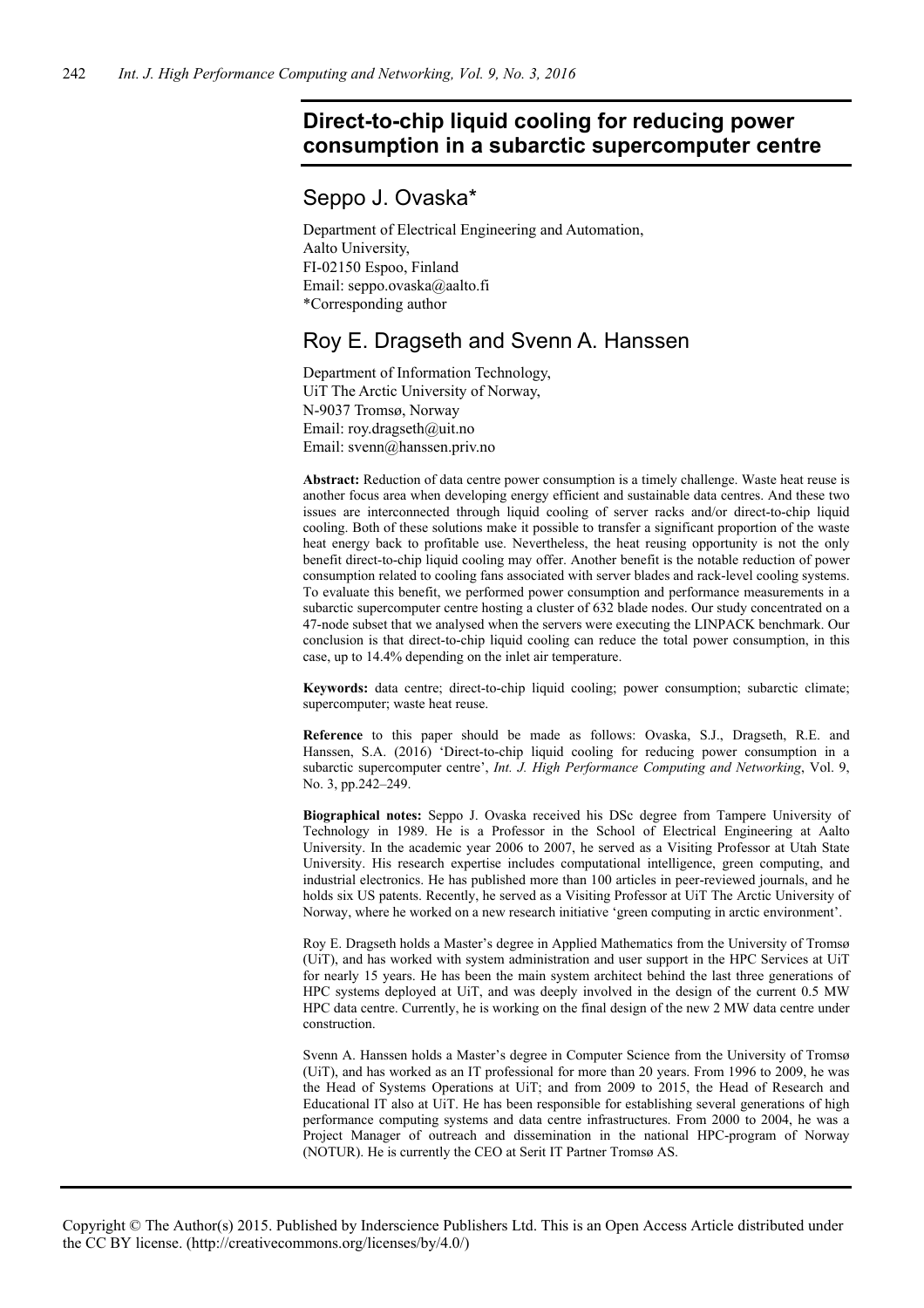# **1 Introduction**

Energy efficient and sustainable – or 'green' – data centre concepts are gaining increasing interest among data centre owners, operators, and consultants. But most organisations do not have the resources to deploy green-related technologies and techniques simply for environmental reasons – there has to be a business case or justification. This reality was emphasised by Schulz (2009) in his insightful book on green data centres. Therefore, the true motivation for green (or more precisely 'profitable-green') data centres is commonly related to achieving savings in total energy expenses while, *at the same time*, increasing the return on investment (ROI). The savings in operational expenses (OPEX) may come from two principal directions:

- 1 the electricity bill
- 2 the opportunity to utilise the waste heat energy for building and district heating.

In addition, the capital expenses (CAPEX) may be reduced by extending IT equipment refresh periods owing to the increased performance afforded by direct liquid cooling, or even by constructing a data centre in a cool subarctic environment.

Because the two OPEX-saving directions are usually interconnected through some liquid-cooling scheme of servers and IT accessories, we decided to study the effects of two liquid-cooling solutions to the total power consumption of a complete rack with 47 server nodes (each with two 2.8 GHz Intel<sup>®</sup> Xeon<sup>®</sup> E5-2680v2 Ivy Bridge CPUs) and associated networking switch devices in active operation. This production-grade rack was a subset of the Stallo supercomputer cluster at UiT The Arctic University of Norway, which consisted of 328 HP SL230 Gen8 and 304 HP BL460c Gen8 blade servers, providing peak performance of 250 Teraflop/s. Our research is a part of the pre-evaluation phase of the *greener* Stallo 2 data centre with extensive waste heat reuse and 25% higher peak performance. The study was carried out at five inlet air temperatures between 20 and 30°C to gain understanding of the effects of higher-than-usual (> 25°C) computer room temperatures that could be feasible and cost effective when direct-to-chip liquid cooling is in use.

Although liquid cooling has been discussed in detail in numerous published articles during the past 20 years (Beaty and Smith, 2004), the topic is again timely, for instance, owing to the evolving viewpoint from effective cooling of CPU chips toward extensive waste heat reuse. And in this particular article, we address both of these complementary subjects. Nonetheless, there are understandable concerns on accidental leaking of coolants that have reduced the interest of conservative data centre operators to adopt liquid-cooling solutions (Beaty, 2004). But, on the other hand, there will always be less temperature fluctuation with direct-to-chip liquid cooling solutions than with traditional air cooling, which will undoubtedly have a positive effect to reliability. Our study began with a focused background survey on related topics to form a sound basis for the empirical phase.

This article is organised as follows. The background survey and different solutions for liquid cooling are first presented as a literature review in Section 2. Section 3 provides a motivating introduction to our measurement setups. Measurement results are given in Section 4 with a brief discussion. Section 5 closes this article, provides a summarising discussion on the evaluated liquid-cooling solutions, and suggests potential topics for future works.

#### *1.1 Contributions*

The main contributions of this empirical research experiment are outlined below, and they are discussed in detail in the following sections. These results are particularly useful for comparison purposes.

- 1 We measured and analysed the total power consumption of a subset of the Stallo HPC platform with two alternative liquid-cooling solutions implemented for a blade-server system that was originally designed to be fully air cooled. It was observed that significant power savings of 9.4% to 14.4% with practically equal computing performance were achieved when the hybrid of rack-level liquid cooling and direct-to-chip liquid cooling of CPUs was used instead of rack-level liquid cooling unaccompanied.
- 2 The computing performance of the 47-node Linux cluster was measured under the LINPACK benchmark execution, and the corresponding performance-per-watt metrics were calculated. The best performance/watt metric of our 47-node cluster was 1,068.8 MFLOPS/W with direct-to-chip liquid cooling, while it was 9.9% lower with pure rack-level liquid cooling.

# **2 Literature review**

# *2.1 Highlights from the background survey*

A comprehensive tutorial on the evolution of data centres was presented in Kant (2009), where the author discusses also the power and thermal management challenges that are at the core of green data centres. He points out that power efficiency without accounting for performance impact is not a useful metric for data centres. This is specifically true with supercomputing centres. Hence, we decided to compare also the performance-per-watt measures at different inlet air temperatures for the two liquid-cooling solutions under study. To keep the average 'performance' term nearly constant and unambiguous in comparisons and conclusions, all our server nodes were executing the same LINPACK benchmark throughout the measurement sessions.

Furthermore, Sun and Lee (2006) provide a pragmatic case study on data centres' energy performance. The authors discuss the indicators related to energy performance and define the term 'energy performance' as 'a comprehensive valuation of the energy use in data centre facilities, which involves energy consumption pattern, power load, power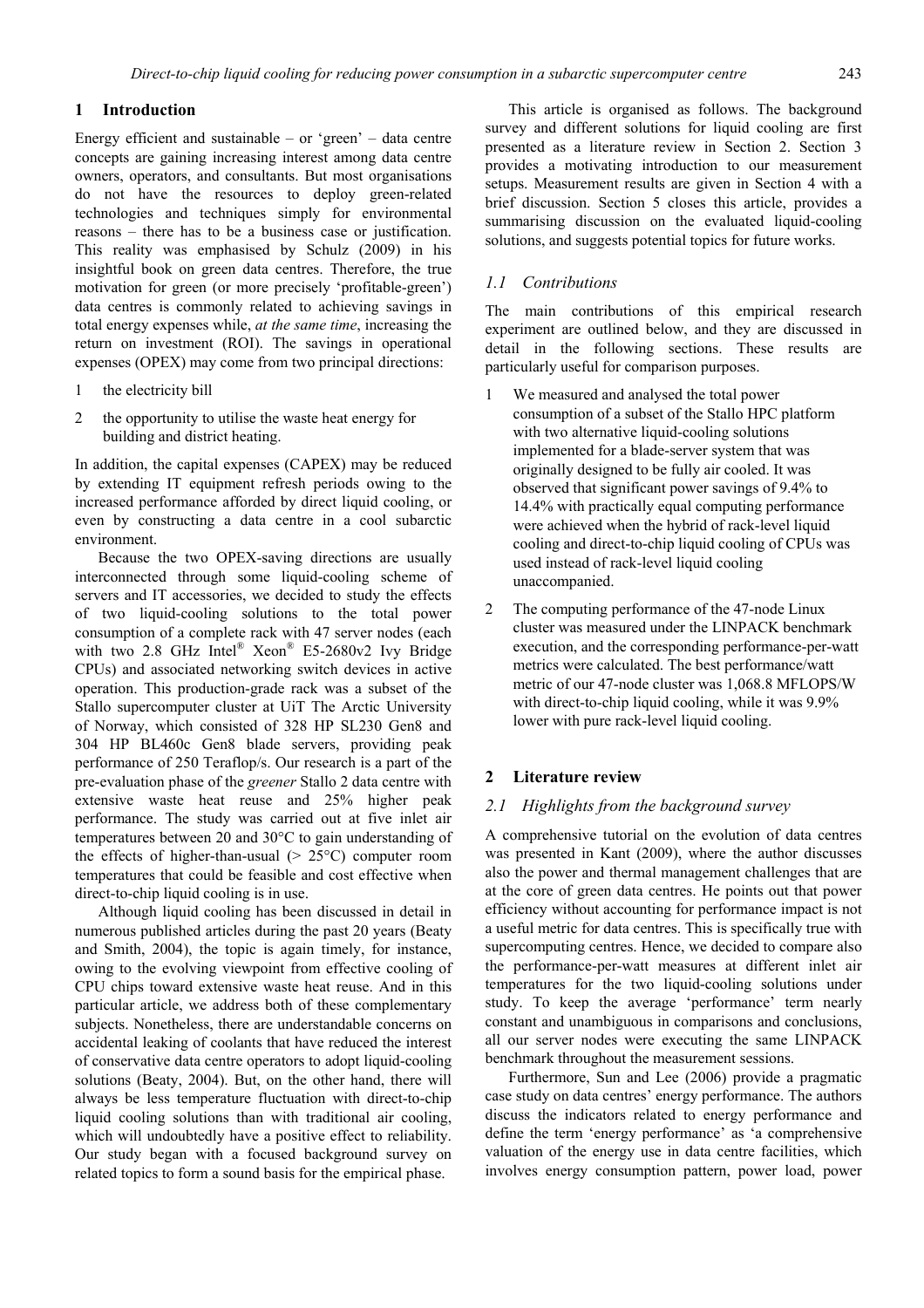quality and reliability, systems' operational efficiency and associated cost'. Thus, our present study considers only one slice of that entity (i.e., the power load), which should be addressed as a whole when comparing alternative data centre concepts to each other. However, the studied data centres in Sun and Lee (2006) are located in a tropical environment, while our Stallo supercomputer is in the subarctic environment of Northern Norway with clearly different opportunities and constraints. The unique climate profile in this region means that there is virtually a constant demand for heating of buildings and other infrastructures, like pavements and runways. This is especially the case close to the ocean coast, where the annual temperature variation is much less than in the inland owing to the Gulf Stream. At the UiT campus in Tromsø (Latitude 69.6° N), the outdoor temperature is 90% of time no more than 12°C (see Figure 1). In average, only 9 hours per year are warmer than 25°C, and the annual average temperature is 4°C. Hence, the forthcoming Stallo 2 installation in Tromsø – which could be considered also as a 'heating plant' – will be a perfect test-bed for examining waste heat reuse during the whole year. And on exceptionally warm days, outdoor-air cooling of the supercomputer centre with dry-chillers is a practical backup solution. Furthermore, it should be emphasised that Stallo is located on the university campus with substantial heat reuse opportunities nearby.

**Figure 1** Cumulative distribution of outdoor air temperatures in Tromsø during the lengthy period of last 20 years (see online version for colours)



http://weather.cs.uit.no/

Ardito and Morisio (2014) take a broader point of view of green IT, and discuss generally applicable guidelines for saving energy without ruining the quality of service that the users experience. The authors state also that it would be necessary to standardise the data collection processes to make it possible to compare different studies on data centre energy efficiency objectively. This would be extremely useful for researchers and engineers working with similar challenges.

Finally, Bartolini et al. (2014) introduce Eurora, a kind of reference for green supercomputers, from the thermal and power viewpoints. Eurora was ranked first in The Green500 List (Feng and Cameron, 2007) in June 2013 with 3,208.83 MFLOPS/W. Eurora's outstanding energy efficiency is achieved by adopting a direct liquid-cooling solution for a heterogeneous system architecture. The role of direct liquid cooling is crucial in green data centres, particularly in HPC data centres where the computing load is scheduled close to 100% practically all of the time. Therefore, the other cooling solution we examine in this article is based on a hybrid of rack-level liquid cooling and direct-to-chip liquid cooling of CPUs, and it is compared to a pure rack-level liquid-cooling solution.

It should be reminded that although there are large data centres with power usage effectiveness (PUE) very near 1 that are not using direct liquid cooling, it does not necessarily mean that their overall energy consumption is 'relatively low' – it only tells that a very high proportion of consumed power is used by the computing equipment. By using direct liquid cooling, the total energy consumption could further be reduced, particularly in subarctic regions with a cold climate and significant heat reusing opportunities. Hence, how heat reuse should be accounted for is an important general subject to address. The data centre community has PUE, which is well understood and accepted, but when heat reuse is included, there is no widely accepted overall measure of goodness available – yet.

# *2.2 Solutions for liquid cooling*

Cooling of data centres is a principal issue that must be handled effectively, because of high and continually increasing power densities of servers and racks. Currently, there may already be more than 100 times more energy per square metre in a data centre than in a typical office environment (Fakhim et al., 2011). The authors mentioned in their case study that 'as heat dissipation in [air-cooled] data centres rises by orders of magnitude, inefficiencies such as air recirculation causing hot spots and flow short-circuiting will have a significant impact on the thermal manageability and energy efficiency of the cooling infrastructure'. Thus, in *green* data centres aimed for high-performance computing, it is advantageous to use some form of direct liquid cooling instead of pure air cooling, since this would enhance the opportunity to reuse the waste heat more effectively and, simultaneously, increase the usage of the CPU turbo mode (Gepner et al., 2010). The thermal capacity of liquids is noticeably larger than that of air – air  $1.00 \text{ kJ/(K·kg)}$  and water 4.18 kJ/(K·kg), for instance – and after the heat energy has been transferred to water, it can be removed from the data centre efficiently (Coles et al., 2011). Moreover, for green data centres, water is usually the preferred liquid, because it is non-toxic, as well as more available and less expensive than other types of liquid.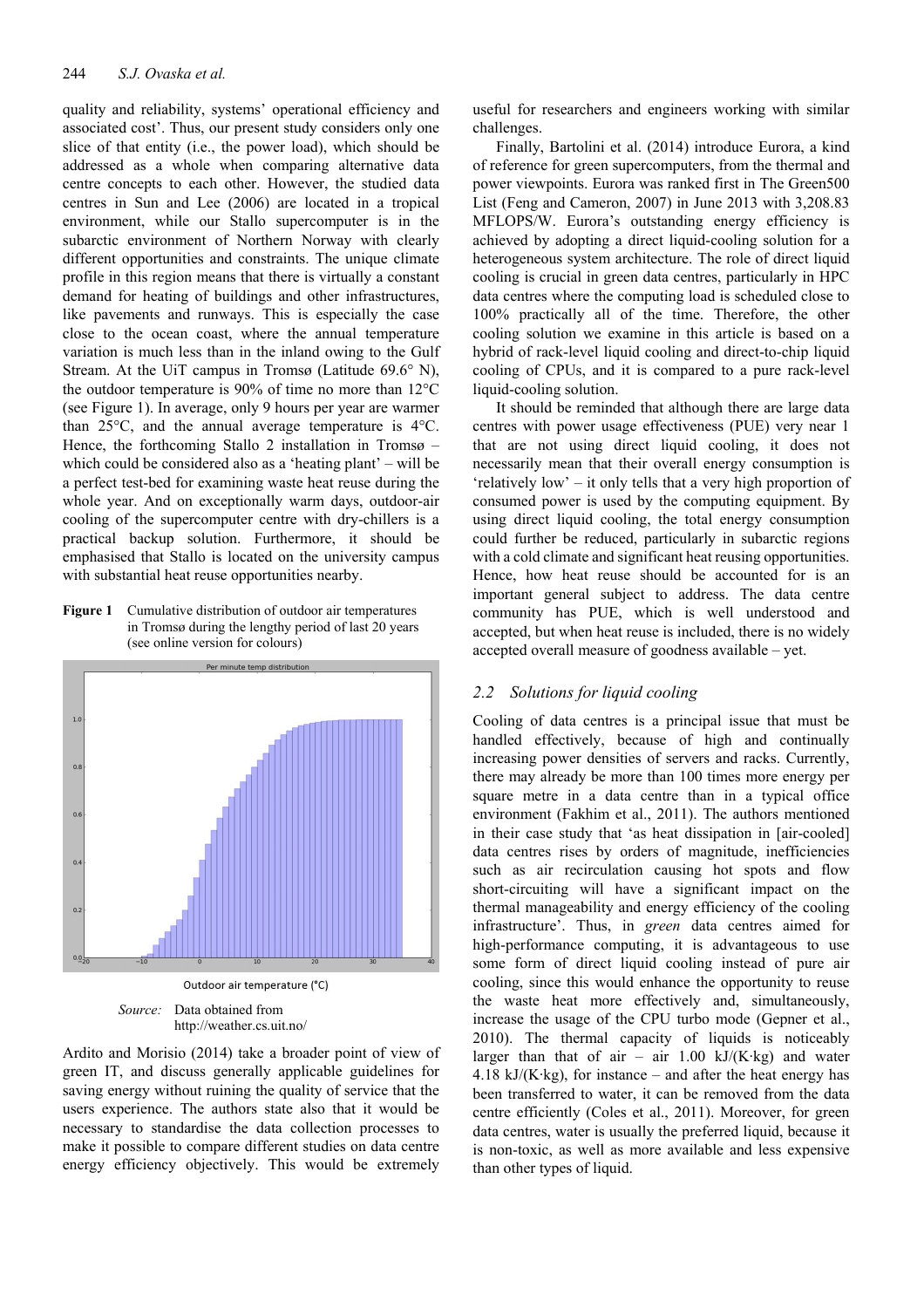There are basically two extremes in liquid-cooling solutions, indirect rack-level (IRL) liquid cooling (i.e., in-row coolers, overhead coolers, and enclosed rack-level cooling) and direct component-level (DCL) liquid cooling; and as with any two boundaries, there are intermediate alternatives for hybrid solutions, too. These will be introduced shortly.

IRL liquid cooling may consist of a liquid-cooling package (LCP) for rack climate control (Rittal, 2013). Similar approaches are available from multiple vendors, such as the modular cooling system (MCS) discussed in HP (2008). The LCP has an inlet for cold water and outlet for warm water, and it contains a closed air circulation loop through the server rack and a heat exchanger. Fans are used for blowing the air effectively through servers, and both the air flow and water flow are regulated to maintain a desired inlet air temperature for the rack enclosure. From the component-cooling viewpoint, this solution corresponds to pure air cooling; but even with IRL liquid cooling, it is possible to reuse the heat energy from the warm-water outlet. Thus, this solution is often the first step toward a green data centre.

DCL liquid cooling, on the other hand, is targeted for cooling the CPUs and other such components, which are the main producers of waste heat, i.e., GPUs and memories. In these solutions, some coolant liquid is circulated with a very close proximity to the hot components. IBM BladeCenter QS22 is an example of factory-made DCL liquid cooling, and it is used in the Aquasar supercomputer prototype (Zimmermanna et al., 2012). In that specific case, the novel water-cooling solution is implemented using micro-channel heat sinks that bring water directly over the CPUs, and, hence, offer excellent heat transfer from the CPU chips to the water (Escher, 2009). In addition, it is possible to retrofit DCL liquid cooling on servers that were originally designed for air cooling. Such liquid-cooler assemblies are commercially available, and they are drop-in replacements for the CPU air heat sinks, and possibly for other heat sinks, too (HPCwire, 2014). This is illustrated in Figure 2, where we show side-by-side two server blades of the same type: one with the original air heat sinks and the other with retrofitted liquid coolers (the black hose with a blue ring brings in cool water and the one with a red ring brings out warm water) for the two 10-core CPUs. All the current DCL liquid-cooling solutions are meant to operate with a complementary air-cooling solution – internal or external – because there does not exist any pure DCL liquid-cooling solution for large-scale data centres.

Hybrid IRL-DCL liquid cooling is an attractive solution for green HPC data centres. Externally, it has the benefits of full-blown liquid cooling, while internally it provides a competitive compromise and evolution step between pure air cooling and direct liquid cooling (Rubenstein et al., 2010; Zeighami et al., 2014). An interesting framework for comparing high performance computing technologies is proposed in Duran et al. (2014). Such a general framework could be used also in quantifying technology characteristics

and assessing the most appropriate cooling technology for a particular HPC data centre.

Figure 2 A close-up of two HP SL230 Gen8 server blades; the left one with original air heat sinks and the right one with retrofitted liquid coolers (see online version for colours)



#### **3 Measurement setups**

A practical conclusion on the benefits of direct liquid cooling in data centres is available in Coles and Greenberg (2014), where the authors point out that the power consumption of the electronic equipment internal fans is significantly reduced when the data centre is equipped with a direct liquid-cooling system. To confirm and quantify this particular benefit in the Stallo supercomputer environment, we performed a series of power consumption and performance measurements that will be discussed below. The primary goal of these experiments was to find out how much the server and total (server and LCP together) power consumptions vary with different inlet air temperatures. In all our experiments, the server fans remained operational throughout the measurements, and the fans in the LCP were used to provide a neutral or positive delta pressure from the front to the rear of the server blades.

For the measurement sessions, we isolated a rack of 47 server nodes and communications switches from the regular production composition of Stallo. The peak performance of that 47-node HP SL230 Gen8 cluster rack is 21 Teraflop/s. To keep the average loading of nodes virtually constant, all the servers were executing the same HPL version of the LINPACK benchmark (Dongarra et al., 2003). High-performance LINPACK (HPL) is a software package that solves a dense system of linear equations, in 64-bit floating-point arithmetic on distributed-memory computers. The benchmark was run as a single-node benchmark utilising all CPU cores on the server and set up to restart immediately throughout the measurement sessions. With this computation-intensive benchmark, the CPU load on the nodes was 100% and the HPL benchmark achieved 85.7% to 86.7% of the theoretical peak performance (with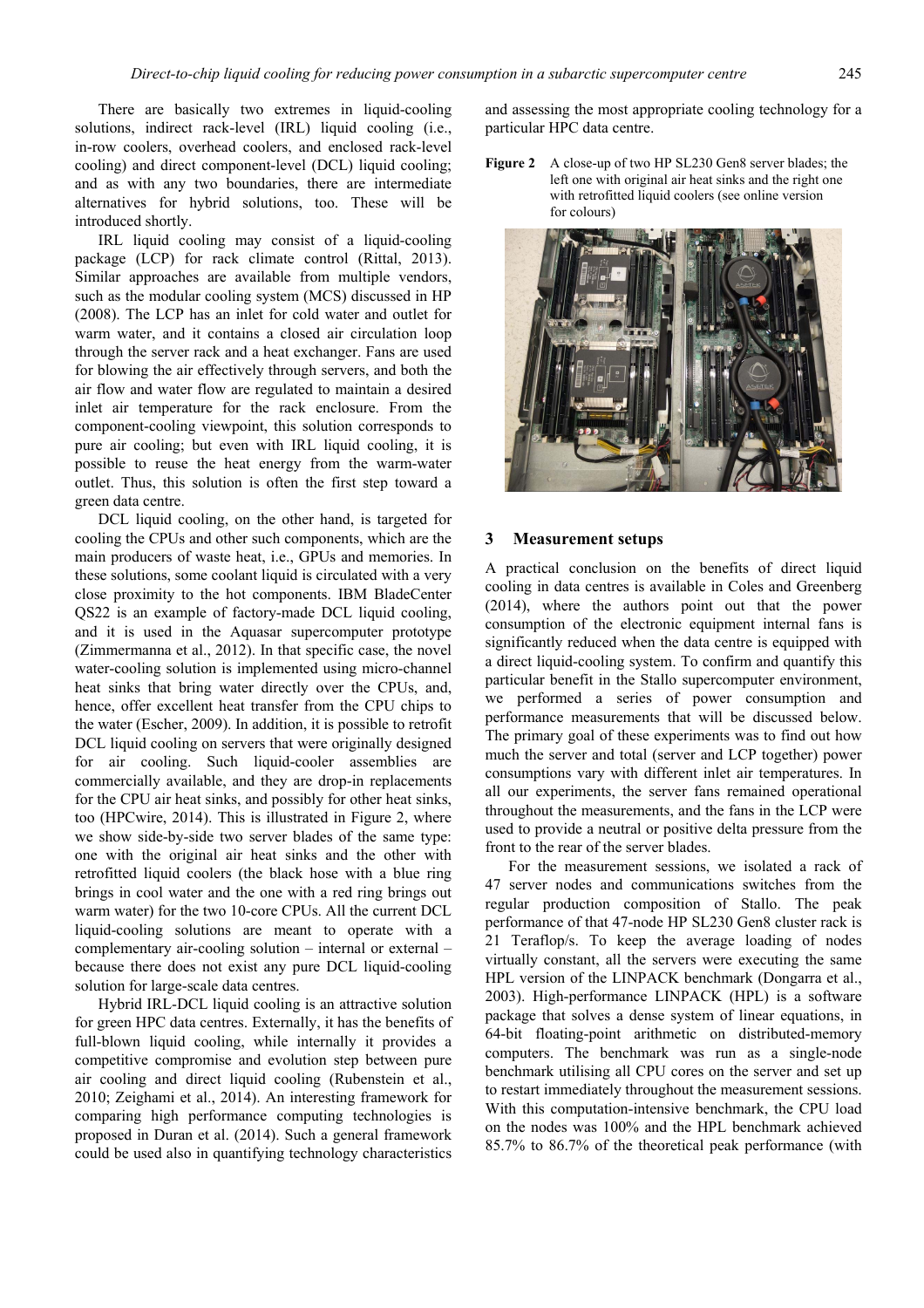#### 246 *S.J. Ovaska et al.*

turbo mode ON and hyper-threading OFF), maintaining the average total power consumption relatively high, 17–20 kW, depending on the inlet air temperature. Although our experiments are based on a single server rack, the results can be scaled directly for multiple racks in our HPC environment. A visual performance monitoring toolkit for cluster environments was introduced in Li et al. (2009). Such a versatile toolkit would make the process of performance analysis more intuitive and convenient.

The rack under study was enclosed in a plywood cabinet (see Figure 3) to reduce air exchange with the computer room air (constant temperature 24°C), while the temperature inside the cabinet was varied stepwise from 20 to 30°C with the step of 2.5°C. Hence, the cabinet formed a controllable microclimate around the server rack.

**Figure 3** The production-grade rack under study enclosed in a plywood cabinet to form a controllable microclimate around it (see online version for colours)



Our experiments were conducted under 100% computing load, since supercomputers are scheduled to run at very high loading all the time. Besides, it is well known that efficiency of cooling systems and servers is best at high loading. At lower loadings, cooling losses become greater and more cooling is wasted. Hence, it is likely that direct-to-chip liquid cooling would be less competitive at lower loadings, such as in cloud computing data centres with varying traffic (Zhanikeev,  $2015$ ) – but they are beyond this study.

#### *3.1 Session descriptions*

In the first measurement session, the cooling solution was of type IRL liquid cooling, and the inlet air temperature was the same as the regulated air temperature inside the plywood cabinet. It used the Rittal (2013) LCP for rack cooling. The fan and inlet liquid-flow controllers of the LCP were set to 'automatic' on temperatures from 20.0 to 25.0°C, but at temperatures from 27.5 to 30.0°C, the inlet liquid valve was controlled manually to reduce the potentially harmful fluctuations when increasing the air temperature; we just wanted to make sure that the inlet air temperature is not overshooting much above 30.0°C, which could lead to overly high temperatures on the possible hot spots of server

blades. How the servers react (power usage/turbo mode) during the experiments depends on the software load, environmental temperatures, and sealing of the plywood enclosure. However, the sealing between the cabinet and rack was apparently not perfect but was found adequate for our purpose.





For the second measurement session, the same IRL liquid cooling solution was complemented with DCL liquid cooling that provided cooling for CPUs only. That was an Asetek CDU retrofit direct-to-chip liquid cooling system shown on right in Figure 2 (HPCwire, 2014). Note: the vendor names of key components are mentioned here solely to make this article worthwhile for practitioners.

In both of the sessions, the inlet water temperature was fixed 12°C, while the outlet water temperature had an approximative value of 18–28°C and 20–30°C in the first and second measurement sessions, respectively. The notably cold inlet water was coming from a general-purpose chiller that is used not only for cooling the data centre but also for cooling other university facilities. Both of the measurement setups are sketched in Figure 4. For effective reusing of waste heat under these conditions in radiator heating, a heat pump (typical efficiency 75%) is needed to increase the outlet water temperature above 45°C. However, even the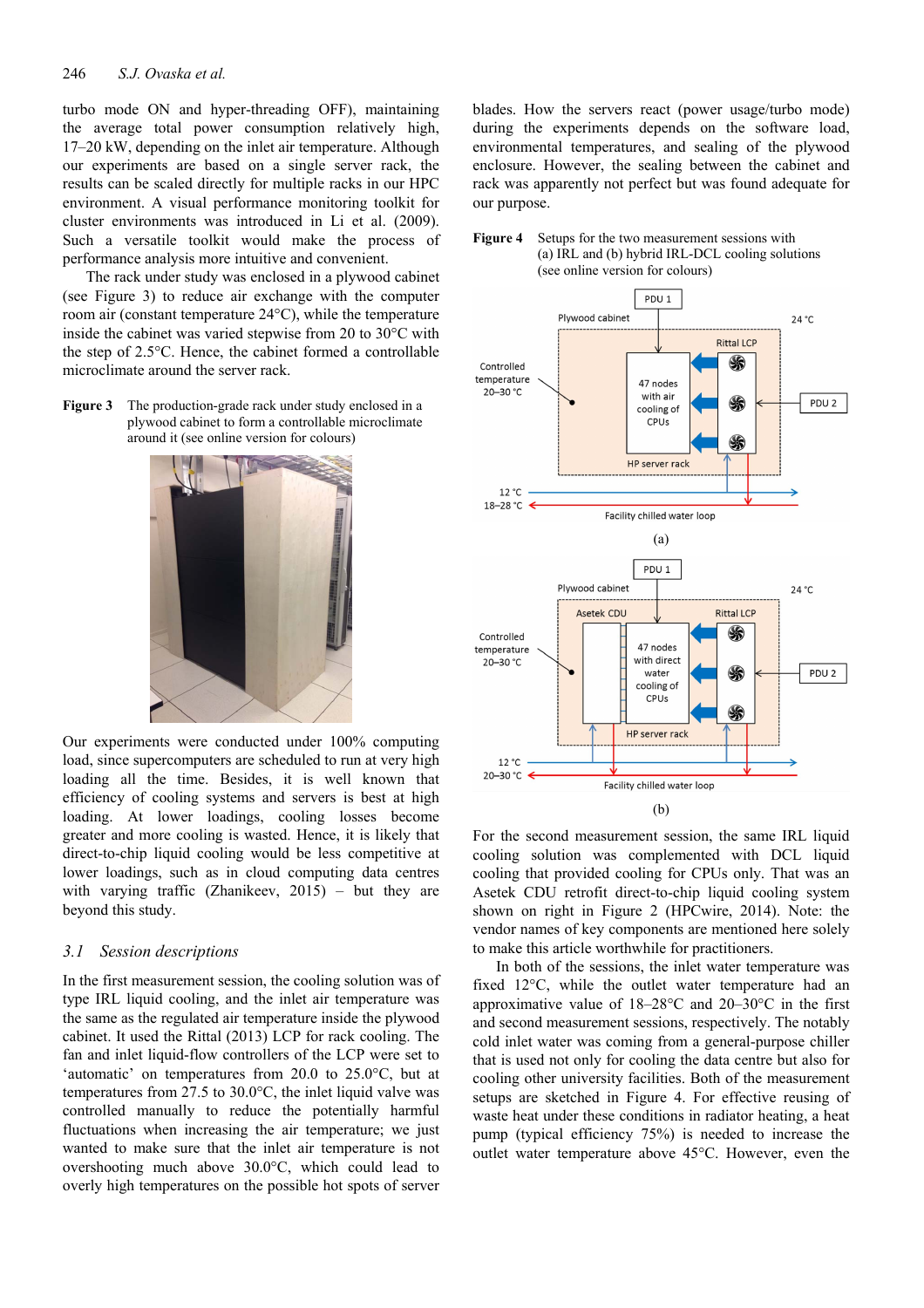$\sim$ 30°C water temperature would be adequate for floor heating and pavement heating purposes, for example.

It should be noted that these experiments do not take into consideration the chiller power consumption. All the experiments assume that cold water is available anyway from the large general-purpose chiller. However, the IRL (1st session) and hybrid IRL-DCL (2nd session) cooling solutions were connected to exactly the same chilled water supply as shown in Figure 4. In the future, when the Stallo 2 environment is complete and that chiller is no more in use, we are going to record the total power consumption periodically throughout the year.

# **4 Power consumption and performance measurements**

The average power consumptions of servers and the LCP were measured from the outputs of two power distribution units, PDU 1 and PDU 2 in Figure 4, over an average period of 22 minutes when the inlet air temperature had no more than marginal variation around its set point. In addition, the corresponding average performance metric of each server node was recorded for inlet air temperatures 20, 25, and 30°C. These measurements were carried out in the summer of 2014.

Table 1 Average power consumptions with air (A) and liquid (L) CPU cooling at different inlet air temperatures

| $A/L$ -°C  | <b>Servers</b><br>kW | LCP<br>kW | Total<br>kW | Reduction<br>kW          | Reduction<br>$\%$ |
|------------|----------------------|-----------|-------------|--------------------------|-------------------|
| $A - 20.0$ | 17.935               | 0.877     | 18.812      | $\overline{\phantom{0}}$ | -                 |
| $L-20.0$   | 16.752               | 0.288     | 17.040      | 1.772                    | 9.4               |
| $A-22.5$   | 18.223               | 0.886     | 19.109      |                          |                   |
| $L-22.5$   | 16.794               | 0.257     | 17.051      | 2.058                    | 10.8              |
| $A - 25.0$ | 18.616               | 0.907     | 19.523      | -                        |                   |
| $L-25.0$   | 16.891               | 0.246     | 17.137      | 2.386                    | 12.2              |
| $A-27.5$   | 18.959               | 0.918     | 19.877      |                          |                   |
| $L-27.5$   | 16.991               | 0.230     | 17.221      | 2.656                    | 13.4              |
| $A - 30.0$ | 19.226               | 0.915     | 20.141      |                          |                   |
| $L - 30.0$ | 17.127               | 0.105     | 17.232      | 2.909                    | 14.4              |

Table 1 gives the average power consumptions in kilowatts for both of the measurement sessions described in Section 3.1. It provides also the absolute (kW) and relative (%) reductions of total average power when DCL is used. In Table 2, the corresponding median and mean node performances (Gigaflop/s), as well as the standard deviation (Std.) are given. Finally, Table 3 contains the cluster performance per watt (MFLOPS/W) that is computed from the data of Tables 1 and 2. The 'MFLOPS/W' metric is used here, because it is used also when compiling The Green500 List (Feng and Cameron, 2007). In addition, virtual Green500 ranks are given to indicate the relative greenness of our computing platform compared to other energy-efficient supercomputers around the world. The temperature values given in Tables 1 to 3 are the set point values, which correspond very well with the true average temperatures over the measuring period (virtual 'steady states').

| Table 2 | Server node $(10+10$ CPU cores) performance with air  |
|---------|-------------------------------------------------------|
|         | (A) and liquid (L) CPU cooling at different inlet air |
|         | temperatures                                          |

| $A/L$ -°C  | Median<br>Gigaflop/s | Mean<br>Gigaflop/s | Std.<br>Gigaflop/s |
|------------|----------------------|--------------------|--------------------|
| $A - 20.0$ | 386.2                | 385.6              | 6.3                |
| $L-20.0$   | 389.2                | 387.5              | 6.0                |
| $A - 25.0$ | 383.9                | 384.1              | 6.8                |
| $L-25.0$   | 389.4                | 388.1              | 5.8                |
| $A - 30.0$ | 384.8                | 384.2              | 6.7                |
| $L - 30.0$ | 389.1                | 388.4              | 3.8                |

**Table 3** Cluster performance per watt with air (A) and liquid (L) CPU cooling at different inlet air temperatures

| $A/L$ -°C  | 47 server nodes<br><i>MFLOPS/W</i> | 'Green500 rank' virtual<br>November $20141$ |
|------------|------------------------------------|---------------------------------------------|
| $A - 20.0$ | 963.4                              | 108 <sub>th</sub>                           |
| $L-20.0$   | 1,068.8                            | 98th                                        |
| $A - 25.0$ | 924.7                              | 121st                                       |
| $L-25.0$   | 1,064.4                            | 98th                                        |
| $A - 30.0$ | 896.5                              | 136th                                       |
| $L - 30.0$ | 1,059.4                            | 98th                                        |

Note: <sup>1</sup>This virtual 'Green500 rank' is provided solely for giving an idea of the relative greenness of the cluster under study; http://www.green500.org/news/green500-listnovember-2014.

### **5 Discussion**

#### *5.1 Power consumption*

Power consumption and performance measurements were carried out with a cluster of 47 server nodes under varied temperature conditions. The increase in total average power consumption when the inlet air temperature was stepped from 20 to 30°C was considerably higher with air-cooled CPUs  $(7.1\%)$  than with direct-to-chip liquid cooling  $(1.1\%)$ ; see Table 1. This is because the system fans have to work much harder to keep the servers properly cooled at higher temperatures. In the case of direct-to-chip liquid cooling, the role of system fans is not as critical, because the CPUs – the main producers of waste heat – are cooled effectively by a retrofitted liquid-cooler. Besides, the total average power consumption was 9.4% to 14.4% lower with direct-to-chip liquid cooling than with air-cooled CPUs. This result confirms and quantifies the observation of Coles and Greenberg (2014) that was mentioned in Section 3. The contribution of LCP rack cooling to the total average power consumption is 4.5% to 4.7% with air-cooled CPUs, but only 0.6% to 1.7% with direct-to-chip liquid cooling, as can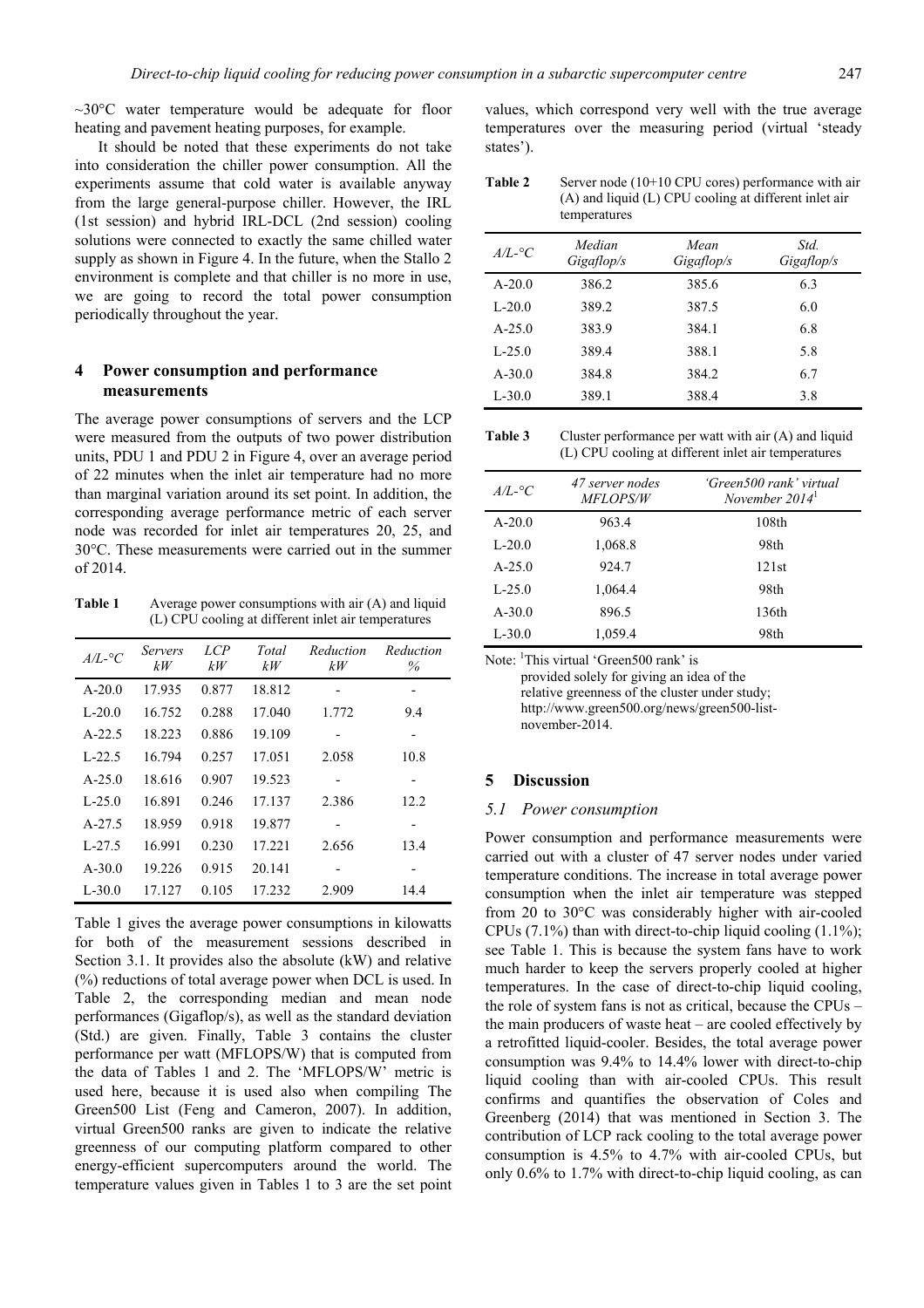be calculated from Table 1. Hence, 95.3% to 99.4% of the consumed total power is used by the server computers, network switches, and their associated system fans (including losses of local power converters), as detailed in Figure 5. From Figure 5, we can observe that the red curve is consistently more than 3% units above the blue one. The power consumption of the network switches was not measured in the tests, but can be considered to be equal and constant in both sessions. Since the benchmarks ran solely within each node and thus did not cause any network communications one can reasonably assume that the network equipment ran at idle power throughout the tests. Furthermore, the power consumption of the Asetek CDU is negligible when compared to the other power levels in these experiments.

**Figure 5** Relative usage of the consumed total power (%) by the server nodes and network switches as a function of inlet air temperature (°C) for air-cooled (diamonds) and liquid-cooled (squares) CPUs (see online version for colours)



#### *5.2 Performance and greenness*

As can be seen from Table 2, the median performances with liquid-cooled CPUs remain practically constant at all inlet air temperatures, and the median performances with air-cooled CPUs vary just marginally. In general, median is an appropriate measure for this kind of comparison, because it effectively filters out the influence of possible outliers. All the 47 nodes behaved very consistently at all temperatures; the standard deviation of performance being only 1.0% to 1.8% of the corresponding mean value. Besides, it is observable from the results of Table 2 that the liquid-cooled CPUs provided slightly higher performance than the air-cooled ones; the performance measures of air-cooled CPUs were 0.5% to 1.1% lower. These differences are likely related to the fact that when direct-to-chip liquid cooling is used, the CPU chips stay cooler (in average), and, hence, the nodes are able to spend more time in the temporary turbo mode where the CPU clock rate is up to 10% higher. Nonetheless, the cooling solution does not have a significant effect on computing performance in our experiments.

After measuring the average power consumption and performance of the 47-node cluster at different inlet air temperatures, we computed the corresponding MFLOPS/W measures and related them to those of The Green500 List of November 2014 (see Table 3). Now, there is a considerable difference between the CPU cooling schemes: direct-to-chip liquid cooling clearly outperforms the air-cooling solution. The performance per watt with liquid cooling is 10.9% to 18.2% higher, and it would place the liquid-cooled cluster to the 98th rank on the semi-annually updated list. Moreover, it is notable that this rank does not change as the inlet air temperature steps from 20 to 30°C. The situation is quite different with air-cooled CPUs: the virtual Green500 rank is comparatively dependent on the inlet air temperature, and it varies from the 108th to the 136th.

### *5.3 Future works*

In the future, if the computer room temperature could be raised from the present 24°C to, say, 27°C, we could expect around 13% reduction in total power consumption of servers and the LCP with direct-to-chip liquid cooling of CPUs. Such a moderate temperature increase could be realisable in the new 250  $m^2$  and up to 2 MW Stallo 2 data centre with extensive reuse of waste heat. However, before we can raise confidently and objectively the computer room temperature, we have to analyse the power consumption and heat capture issues with different inlet and outlet water temperatures, too, and find optimal settings for various temperature and flow parameters – without forgetting the reliability of the computer system and its components that may degrade in higher ambient temperatures. These will be central issues for our future studies, which could be carried out in the completed Stallo 2 HPC environment at the end of 2015.

To conclude, the direct-to-chip liquid cooling solution, studied in this article, is meant for providing an effective foundation for reusing waste heat, already in the near future. In fact, waste heat recovery is a key issue in the mission of UiT to become a leader in Green High Performance Computing.

#### **Acknowledgements**

The authors would like to thank S. Trædal-Henden for his assistance with the measurement setups. Moreover, the authors are grateful to the anonymous reviewers and the editor for their insightful comments and suggestions, which improved the manuscript significantly. The corresponding author acknowledges partial financial support from the Aalto ELEC Energy Programme.

# **References**

- Ardito, L. and Morisio, M. (2014) 'Green IT available data and guidelines for reducing energy consumption in IT systems', *Sustainable Computing: Informatics and Systems*, Vol. 4, No. 1, pp.24–32.
- Bartolini, A., Cacciari, M., Cavazzoni, C., Tecchiolli, G. and Benini, L. (2014) 'Unveiling Eurora – thermal and power characterization of the most energy-efficient supercomputer in the world', in *Proceedings of the Conference on Design, Automation and Test in Europe*, Dresden, Germany.